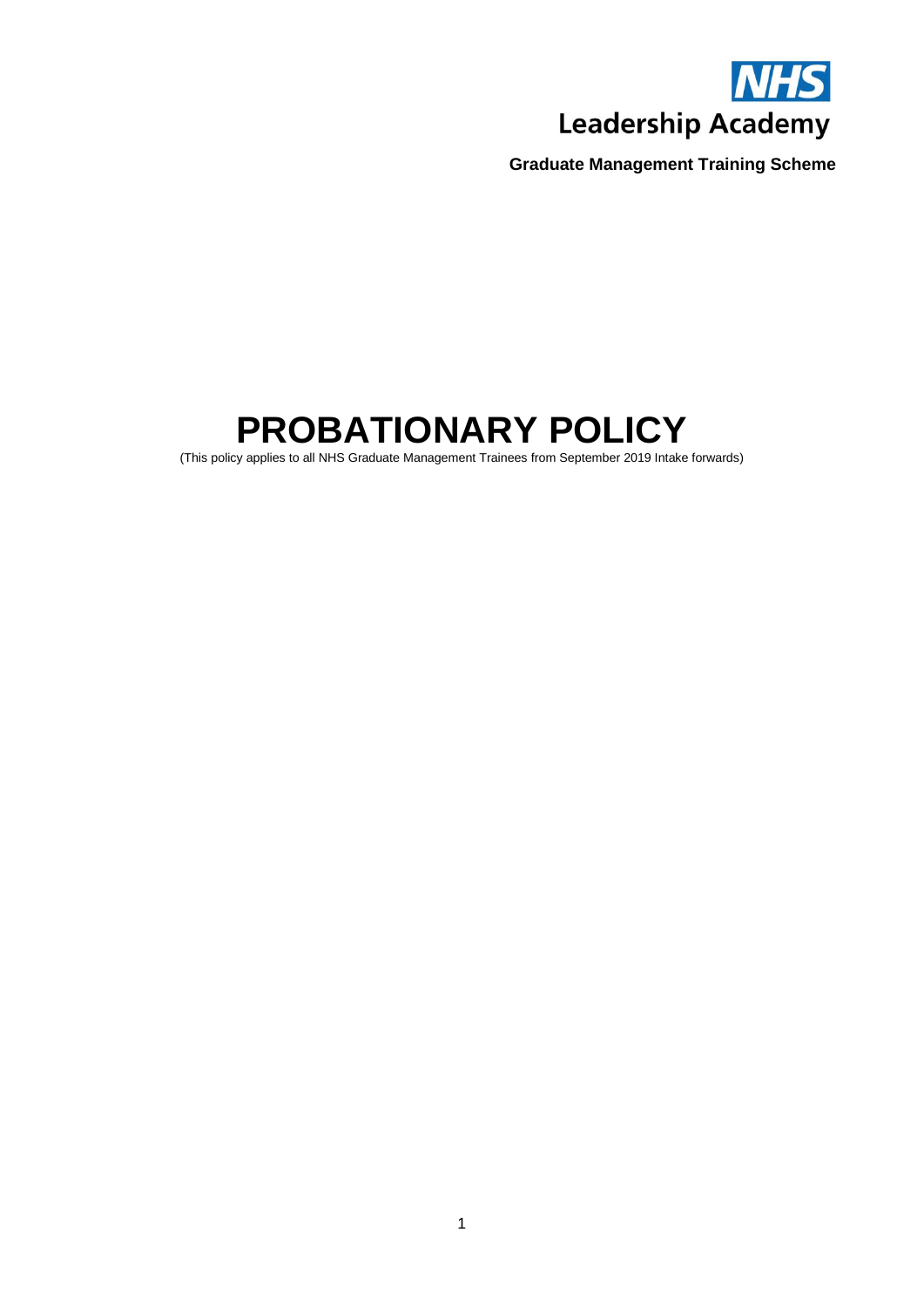

# **Probationary Policy Review**

# **Issue sheet**

| Document reference          | <b>Probationary Policy Review</b>       |  |  |
|-----------------------------|-----------------------------------------|--|--|
| Document location           | Geni                                    |  |  |
| Title                       | <b>Probationary Policy</b>              |  |  |
| Author                      | Corporate HR - NHSBSA                   |  |  |
| <b>Issued to</b>            | NHS Graduate Management Training Scheme |  |  |
| Reason issued               | <b>HR Policy</b>                        |  |  |
| Last reviewed               | October 2019                            |  |  |
| Date of Equality Assessment | October 2019                            |  |  |

# **Revision details**

| <b>Version</b> | <b>Date</b>  | <b>Amended by</b> | <b>Approved by</b> | <b>Details of amendments</b> |
|----------------|--------------|-------------------|--------------------|------------------------------|
|                | October 2019 | <b>NA</b>         |                    | <b>NA</b>                    |
|                |              |                   |                    |                              |
|                |              |                   |                    |                              |
|                |              |                   |                    |                              |
|                |              |                   |                    |                              |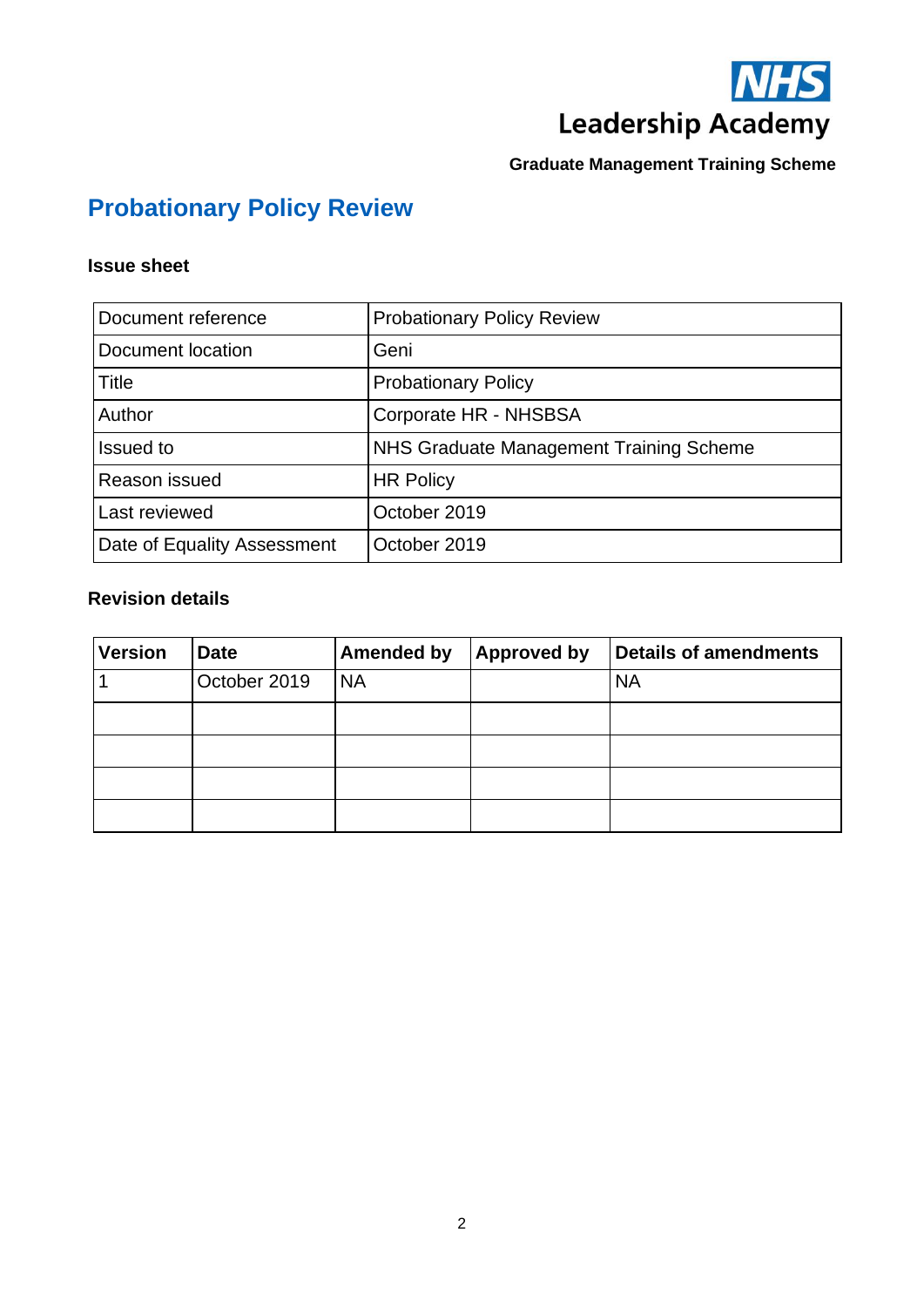

# **1. Introduction**

- 1.1 The initial period of the NHS Graduate Management Trainee Scheme (GMTS or The Scheme) is a time in which new Trainees settle into their posts. This policy and procedure are designed to facilitate this process in order to enable new Trainees to meet the standards required for successful completion of their probationary period in terms of performance, academic performance, conduct and attendance.
- 1.2 The policy and procedure will be reviewed periodically by Human Resources (NHS BSA) giving due consideration to legislative changes.
- 1.3 In applying this policy, The Scheme will have due regard for the need to eliminate unlawful discrimination**,** promote equality of opportunity**,** and provide for good relations between people of diverse groups, in particular on the grounds of the following characteristics protected by the Equality Act (2010); age, disability, gender, gender reassignment, marriage and civil partnership, pregnancy and maternity, race, religion or belief, and sexual orientation, in addition to offending background, trade union membership, or political affiliation.
- 1.4 In accordance with our Equality Analysis Procedure, an equality analysis has been undertaken on this policy.

# **2. Scope of the Policy**

- 2.1 This Policy applies to all new entrants to The Scheme employed under a contract of employment with the NHSBSA.
- 2.2 The probationary period is to enable new Trainees to be given the encouragement and support required to adapt to The Scheme. It enables supportive action to be instigated at the earliest opportunity if the required standards are not being demonstrated. It also enables a process of encouragement and support, and discussions with the Trainee regarding the reasons giving rise to these situations. By the end of the probationary period the Trainee must be able to demonstrate they have met the required standards to pass their probationary period and progress to Year 2 of The Scheme. If the end of the probationary period has passed without a final probation review meeting, then the Trainee is deemed as automatically having passed probation.
- 2.3 We reserve the right to terminate the contract of a Trainee at any time during the probationary period. Termination of employment may be considered in instances of gross misconduct, absence without leave (AWOL), unacceptable levels of absence, continued poor performance, academic failure; however, this list is not exhaustive.
- 2.4 The following policies will not apply during the probationary period; Disciplinary Policy and Procedure, Attendance Policy, Managing Work Performance Policy and the Academic and Scheme Failure Policy. Following successful completion of the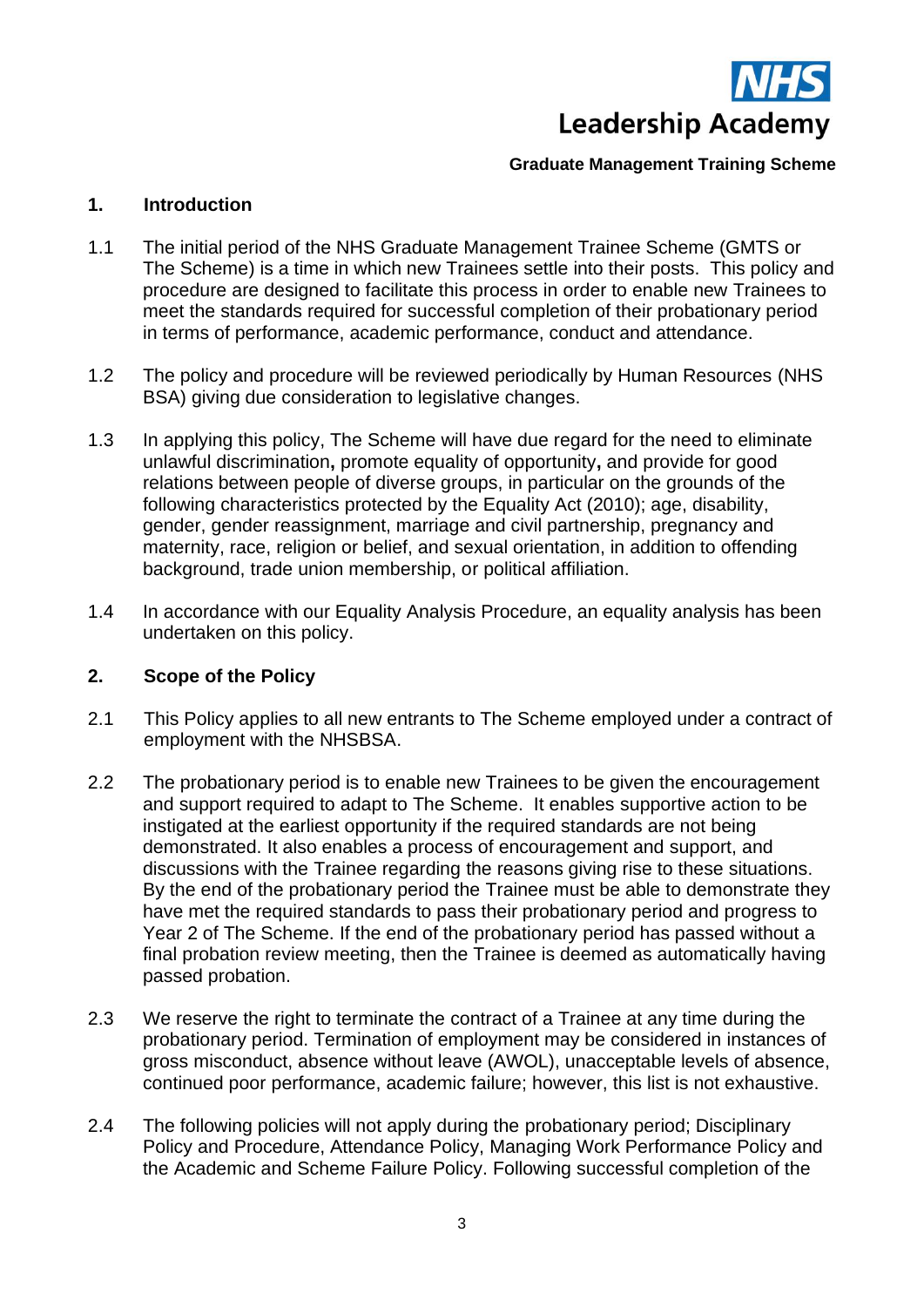

probationary period, these policies will then apply. This does not affect any statutory rights. All other policies will apply during the probationary period.

## **Length of Probationary Period**

2.5 The length of the probationary period for a new Trainee is Year 1 of The Scheme. This may be extended once by up to 3 months further on the discretion of the GMTS National Office where circumstances are deemed to be exceptional. Details of the probationary period will be outlined in both the offer letter, and Contract of Employment.

#### **3. Procedure**

- 3.1 During the probationary period and throughout the Scheme, adequate training, support, feedback and reasonable adjustments (if required), will be provided to the Trainee. This will entail regular review meetings between the Trainee and their Placement Managers.
- 3.2 The Trainee is responsible for performing to the best of their abilities and bringing to attention any factors impacting their ability to perform at their best as soon as it is known. The Trainee is required to attend both informal and formal meetings to discuss their performance on the Scheme.

# **Regular reviews**

- 3.3 The Placement Manager will hold the introductory probationary review meeting at the earliest opportunity ideally within the first 4 weeks of the first placement (as sometimes orientation makes it difficult for Placement Managers to spend time with Trainees). The meeting should cover the standards and requirements of the Trainee on the Scheme and the expected values, commitment and behaviours. This meeting should also include discussion of any declared disability or underlying medical condition and any support or adjustments that are required. This meeting will detail the dates of the formal probationary review meetings (refer to the Probation Guidance document for details). This will be recorded on the Probation Review form on GENI.
- 3.4 The Placement Manager should hold probation review meetings every 2 months (refer to the Probation Guidance document for details). These meetings should also include discussion of any declared disability or underlying medical condition and any support or adjustments that are required.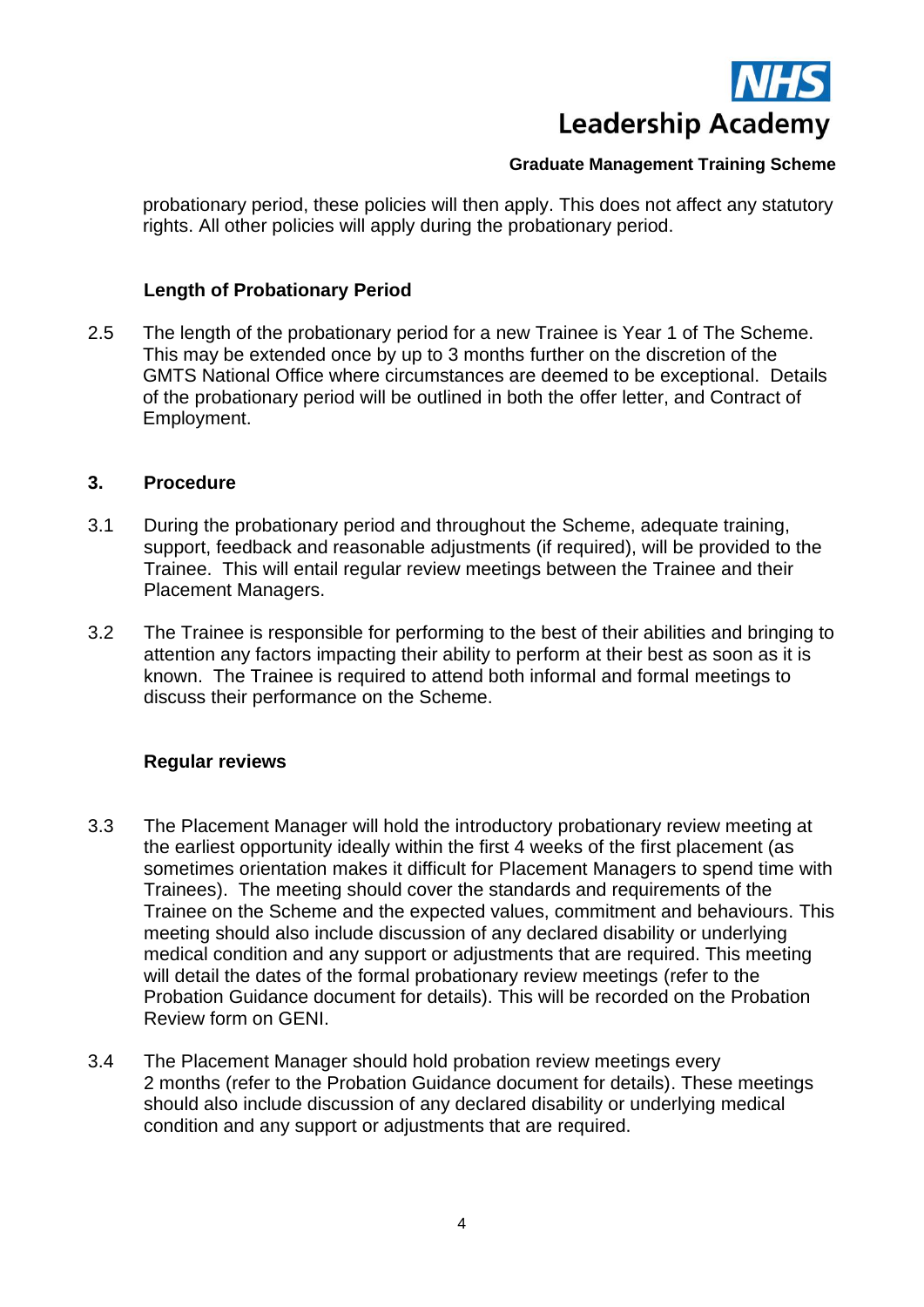

- 3.5 If there are issues of concern with regard to performance, attendance or behaviours the final probation review meeting may be brought forward at the discretion of the Placement Manager in consultation with the Trainee Support Manager.
- 3.6 All probation review meetings should be recorded on the Probation Review form on GENI. These records should be completed at each meeting. All forms should be retained as live documents during the whole probationary period and are accessible on GENI.
- 3.7 The Placement Manager will seek to establish whether the Trainee is making satisfactory progress in assuming the responsibilities required of them on The Scheme. The Trainee will be made aware of progress made, of any discrepancy between actual and expected performance and what improvement is expected. Standards, target/review dates and areas for improvement will be defined, and where necessary the training plan will be amended. If necessary, the Trainee should be advised that failure to improve performance within the required timescale may result in dismissal.
- 3.8 Please see the Probation Review form on Geni and the Probation Guidance document for advice and procedure on conducting review meetings during probation.
- 3.9 If it becomes apparent that the Trainee, even with all reasonable support, will not achieve the required standards of the Scheme then at any stage during the probationary period the process may progress to the final probation review meeting.

#### **Final probation review meeting**

- 3.10 This meeting will cover job performance, attendance and behaviours against agreed objectives. If the Trainee's performance is satisfactory in all respects, the Placement Manager should communicate this fact. Any shortfalls in performance will have been highlighted before now and there should be no surprises at this review meeting. A separate form is provided for this meeting on GENI.
- 3.11 This meeting will have one of three outcomes:
	- Probationary period successfully completed.
	- Extension of the probationary period.
	- Termination of contract.
- 3.12 If a Trainee has successfully completed their probationary period, they will progress to Year 2 of the Scheme and receive the pay uplift in month 13.
- 3.13 Final probation review meetings will take place with the Placement Manager who may be accompanied at this meeting by another manager or Trainee Support Manager. A notetaker (the Trainee Support Manager should be present if there is a chance that the Trainee's contract could be terminated, or the probationary period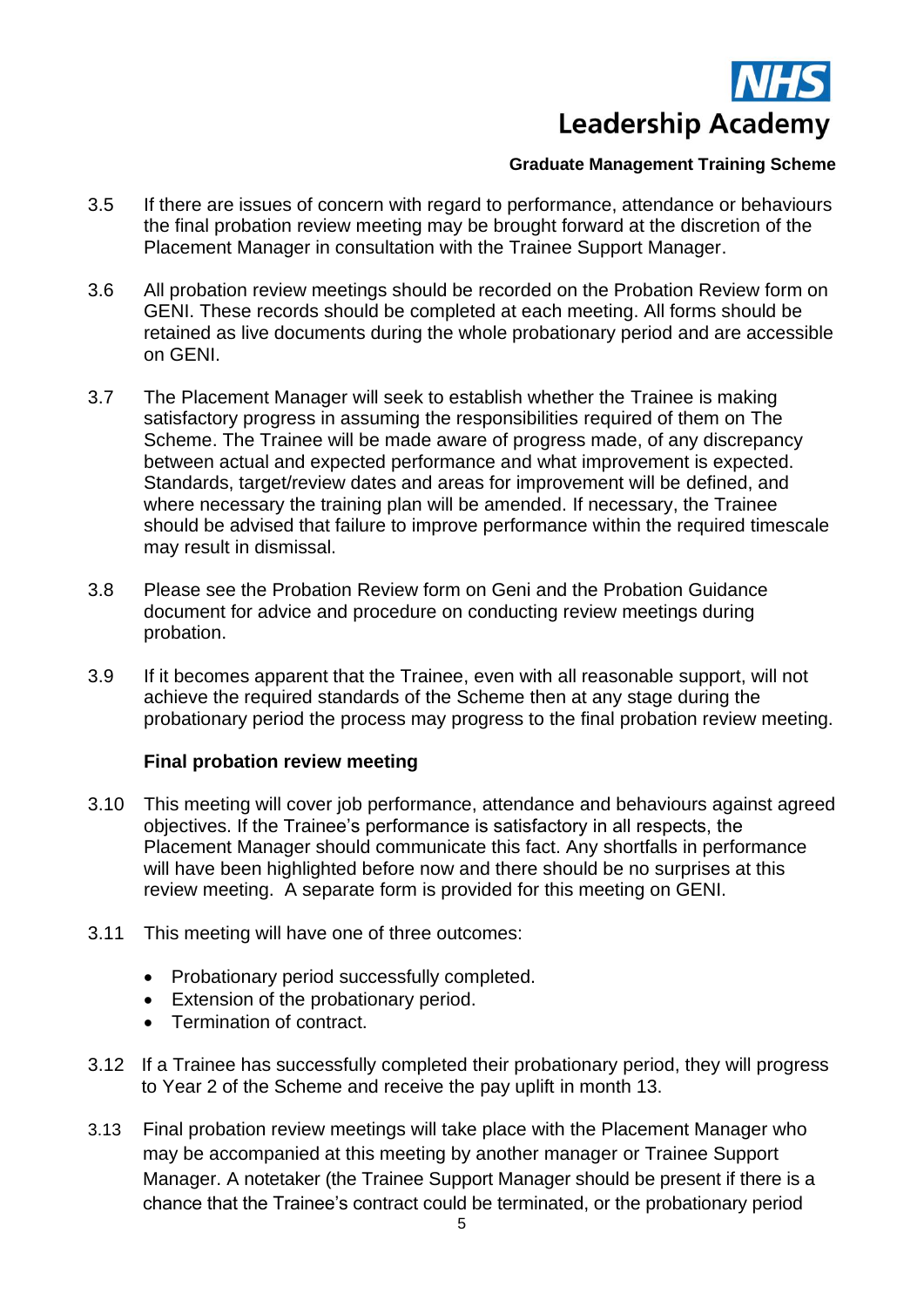

extended.

- 3.14 The Trainee must be given 2 working days' notice of a final probation review meeting in writing via a letter (5 working days' notice should ideally be given for this meeting if possible). The letter will also include information about the content of the meeting, if appropriate. The Trainee will be invited to bring to that meeting any issues that they wish to raise. If termination of employment is a possibility, then this should be clearly referenced in the invite letter. The GMTS National Office must be informed if there is a chance the Trainee may be dismissed, or their probation period extended. No termination of employment or probation extension can be actioned without consulting with the GMTS National Office. In these cases, the GMTS National Office will issue both the meeting invite letter and the meeting outcome letter.
- 3.15 Trainees may be accompanied by a trade union representative or work colleague not acting in a legal capacity at final probation review meetings.
- 3.16 Final probation review meetings can be re-arranged once, if the Trainee or their representative is unable to attend. At the third attempt, a decision will be made in their absence unless there are extenuating circumstances. Additional information or issues from the Trainee that they wish to present at the final probation review meeting, must be made available to management at least 2 working days prior to the final probation review meeting. If a final probation review meeting is not held or rearranged and the meeting does not take place by the official end of probation dates, technically the Trainee progressing onto Year 2 of the Scheme may be confirmed by default.
- 3.17 If a Trainee raises a grievance in relation to the probationary process, it will generally be appropriate to deal with the grievance concurrently with the probationary process i.e. the Placement Manager can deal with the Trainee's concerns in the course of the probationary process. Where a grievance relates to the Placement Manager conducting the probationary process, any feedback or review meetings should be attended by a neutral manager to ensure they are carried out appropriately. In extreme cases where the Trainee has made a particularly serious allegation, it may be necessary to extend the probationary period to allow a full investigation.

# **Extension of the probationary period**

- 3.18 In exceptional circumstances the probationary period may be extended once by a maximum of 3 months. Circumstances include, but are not limited to:
	- Where it has not been possible to make a fair assessment of the Trainee's performance e.g. due to a period of extended absence;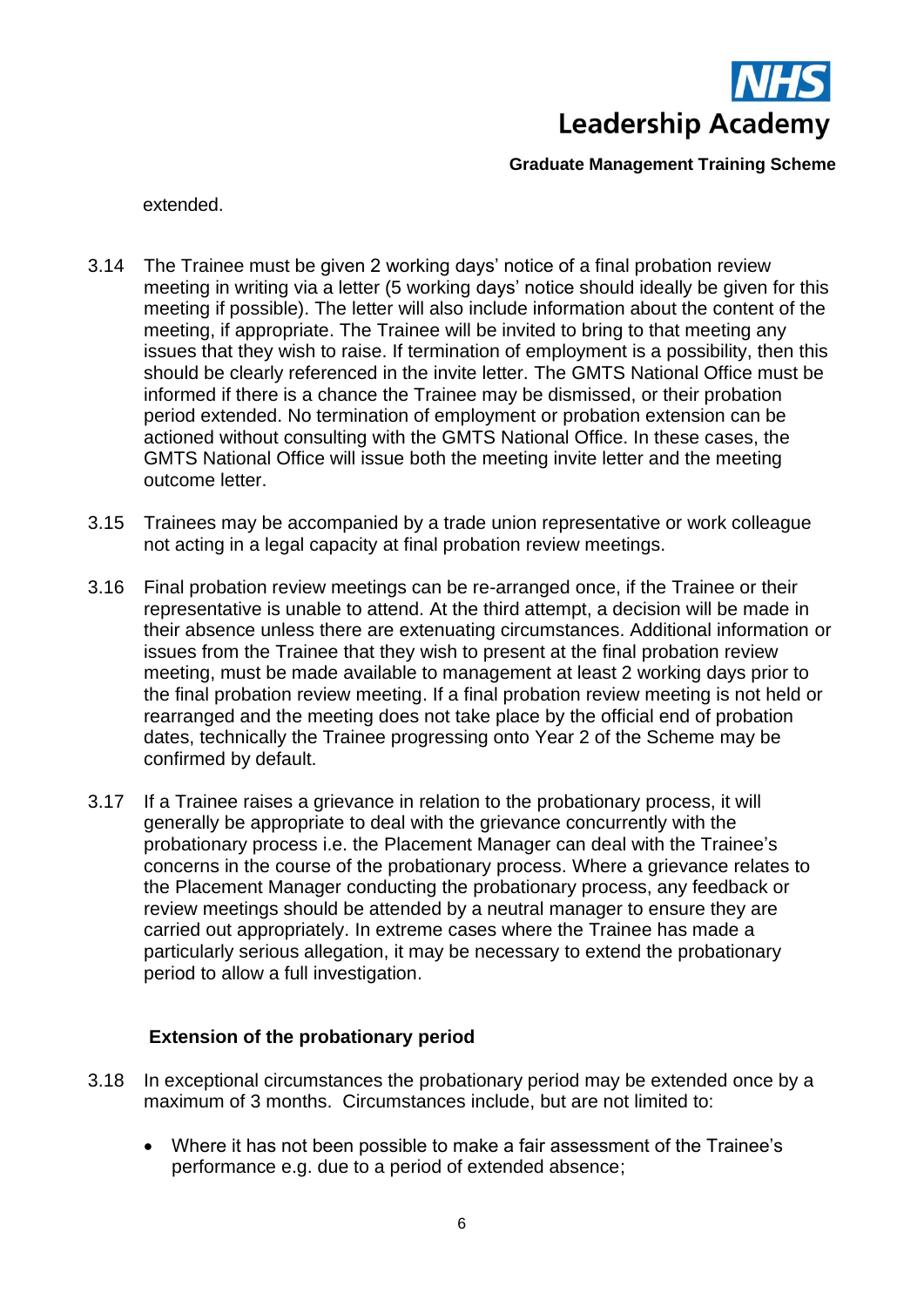

- To allow sufficient time to assess any reasonable adjustment(s) that have been implemented for underlying health conditions (where applicable);
- The Trainee has demonstrated a degree of performance which indicates the required standards could be achieved by an extension to the probationary period e.g. exam resits/assignment resubmissions.
- 3.19 A Performance Improvement Plan (PIP) may be implemented during the extension.
- 3.20 A further final probation meeting will be held at the end of the extension period, a separate form is provided for this meeting on GENI.The outcome of this meeting will be:
	- Probationary period successfully completed. If this is the case, then the pay uplift will be applied from the month following the date of successful completion of probation.
	- Termination of contract.

# **Termination of contract**

- 3.21 If the Trainee is deemed unsuitable or has not met the requirements of the Scheme and all reasonable and practical remedial action including consideration of any protected characteristics or disability related conditions have been exhausted the Trainee may be dismissed from the Scheme with 1 months' notice.
- 3.22 If the reason for termination is gross misconduct the Trainee will be summarily dismissed and will not be entitled to notice or pay in lieu of notice.
- 3.23 The Placement Manager must follow the process stated in **Sections 3.13-3.16 (please also refer to the Probation Guidance document).**
- 3.24 Dismissal can occur before the end of the probationary period. Reasons to consider termination include, but are not limited to:
	- Unsatisfactory performance and/or academic performance
	- Unsatisfactory attendance
	- Poor/inaccurate timekeeping
	- Failure to follow rules, policies and procedures and codes of conduct
	- Unacceptable/inappropriate behaviour
	- Any activity that could damage the reputation of The Scheme or wider NHS
	- Gross misconduct
- 3.25 Other events, which may be outside of the control of the Scheme and/or the individual Trainee during the probationary period, may make continuing employment impractical or impossible. Examples include but are not limited to failure to meet contractual training requirements or loss of other essential requirements (e.g. loss of professional/ statutory registration/ loss of legal right to work in the UK).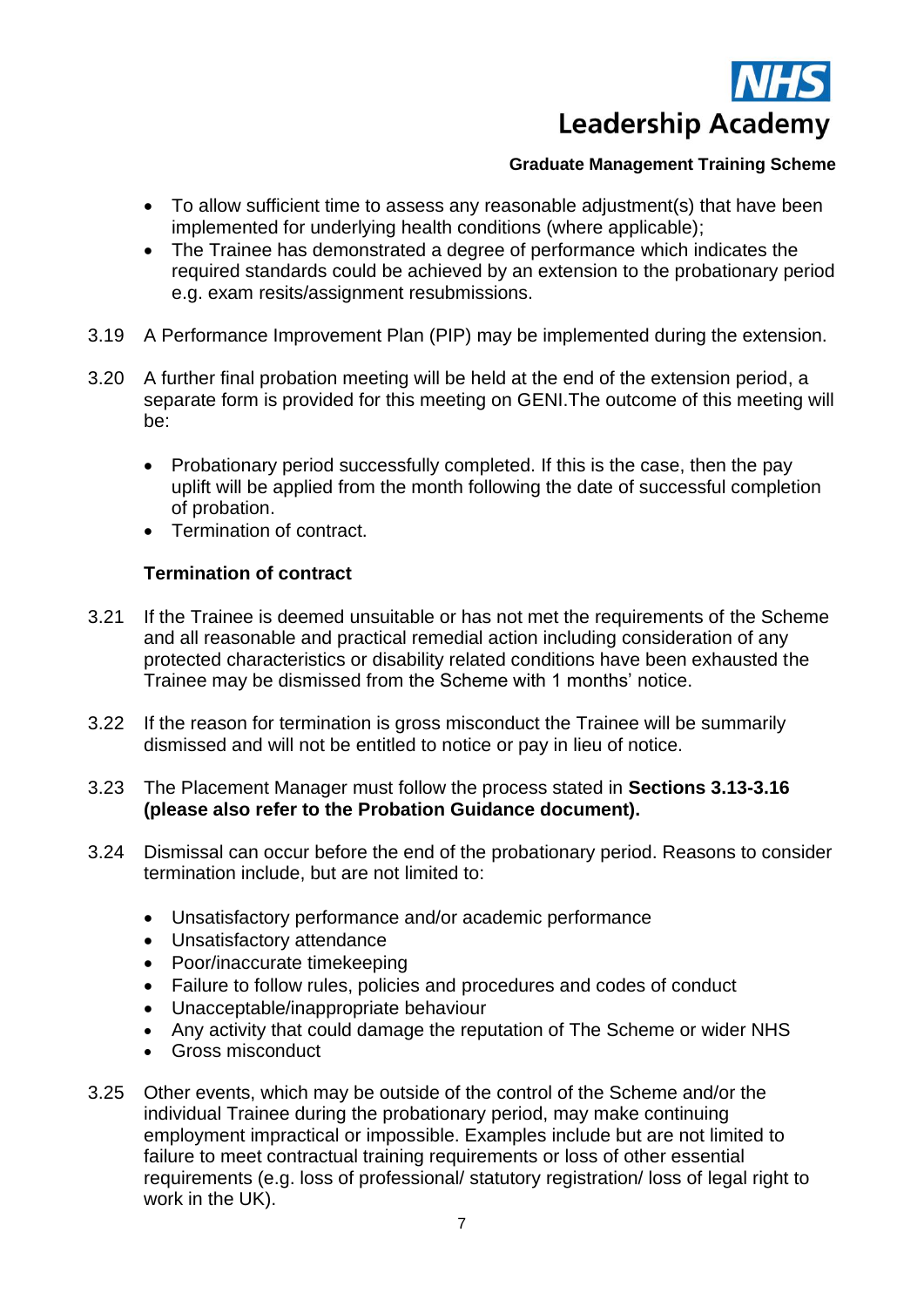

3.26 In the case of dismissal, the authorisation for dismissal will be made by the GMTS National Office. The Trainee must receive written confirmation of the decision by letter, along with the reasons for dismissal. The Trainee must also be informed of their right to appeal this decision.

#### **Outcome Letter**

- 3.27 If the Trainee has successfully passed their probationary period an outcome letter is not needed. The RTSM should be informed of the pass so that they can update the GMTS National Office (for records and processing the pay uplift
- 3.28 In the cases of the outcome being dismissal or extension of the probationary period, The Trainee must receive written confirmation of the decision by letter, along with the reasons for dismissal or extension of the probationary period. The Trainee must also be informed of their right to appeal this decision.

# **Appeals**

3.29 The Trainee has the right to appeal against the decision to terminate the contract. The Right of Appeal Section 7 of the Disciplinary Policy should be referred to for the instructions on lodging an appeal and the appeal process.

#### **Voluntary resignations during/at the end of probation**

3.30 The probationary period also serves as a period of time for the Trainee to determine if the Scheme is right for them. Trainees have the right to leave the Scheme at any time including during the probation period if they feel they do not want to continue the Scheme for any reason. We request that the Trainee give one month's notice of resignation, however pay in lieu of notice can be considered depending on the individual situation.

# **Managing attendance during probation**

- 3.31 After every absence during the probationary period the Placement Manager should hold a Return to Work interview with the Trainee to discuss the absence.
- 3.32 If necessary, the Trainee may be referred to Occupational Health (OH) for an assessment of their ability to undertake their role and advice on how best they can be supported in the workplace. Should OH confirm the Trainee has an underlying health condition, reasonable adjustments should be considered, and these should be discussed with HR (the NHSBSA). If necessary, the probationary period may be extended to assess the impact of the adjustments on the Trainee's ability to undertake the role.